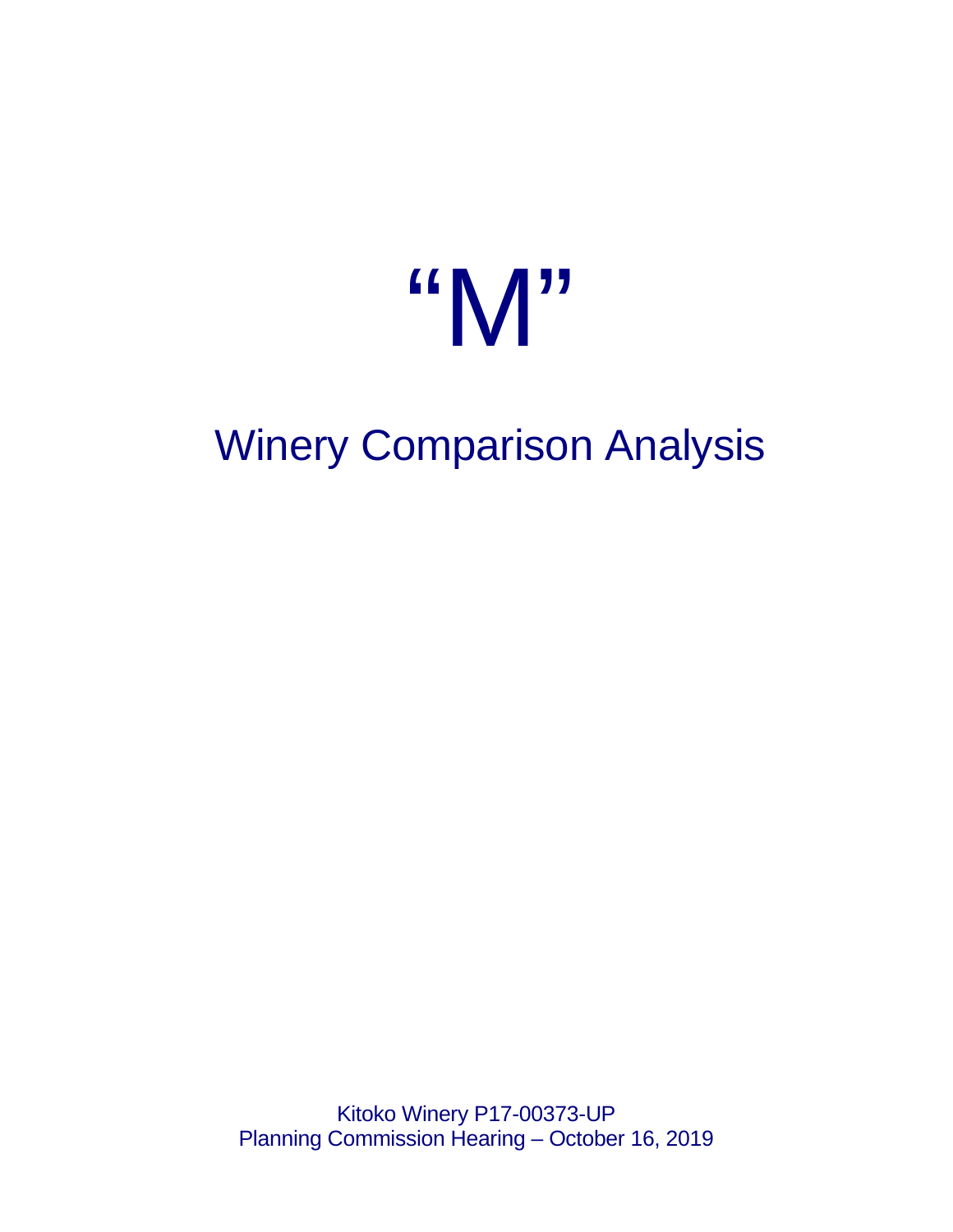## **Kitoko Winery Permit #P17-00373 Summary of Location and Operation Criteria**

| <b>LOCATIONAL CRITERIA</b>                                                                           | <b>STAFF COMMENTS</b>                                                                                                                                                                                                                                                                                                                                                                                                                                                                                                                                                                         |
|------------------------------------------------------------------------------------------------------|-----------------------------------------------------------------------------------------------------------------------------------------------------------------------------------------------------------------------------------------------------------------------------------------------------------------------------------------------------------------------------------------------------------------------------------------------------------------------------------------------------------------------------------------------------------------------------------------------|
| Size of Parcel                                                                                       | 20 acres                                                                                                                                                                                                                                                                                                                                                                                                                                                                                                                                                                                      |
| <b>Proximity of Nearest Residence</b>                                                                | ±1,200 feet to the south and west                                                                                                                                                                                                                                                                                                                                                                                                                                                                                                                                                             |
| Number of Wineries Located Within One Mile                                                           | 2                                                                                                                                                                                                                                                                                                                                                                                                                                                                                                                                                                                             |
| Located Within the Napa Valley Business Park (AKA                                                    |                                                                                                                                                                                                                                                                                                                                                                                                                                                                                                                                                                                               |
| Airport Industrial Area)                                                                             | No                                                                                                                                                                                                                                                                                                                                                                                                                                                                                                                                                                                            |
| Primary Road Currently or Projected to be Level of                                                   |                                                                                                                                                                                                                                                                                                                                                                                                                                                                                                                                                                                               |
| Service D or Below                                                                                   | No                                                                                                                                                                                                                                                                                                                                                                                                                                                                                                                                                                                            |
| Primary Road a Dead End                                                                              | Yes                                                                                                                                                                                                                                                                                                                                                                                                                                                                                                                                                                                           |
| Located Within a Flood Zone                                                                          | No                                                                                                                                                                                                                                                                                                                                                                                                                                                                                                                                                                                            |
| Located Within a Municipal Reservoir Watershed<br>Located Within a State Responsibility Area or Fire | Yes                                                                                                                                                                                                                                                                                                                                                                                                                                                                                                                                                                                           |
| <b>Hazard Severity Zone</b>                                                                          | Yes                                                                                                                                                                                                                                                                                                                                                                                                                                                                                                                                                                                           |
| Located Within an Area of Expansive Soils                                                            | <b>No</b>                                                                                                                                                                                                                                                                                                                                                                                                                                                                                                                                                                                     |
| Located Within a Protected County Viewshed                                                           | Yes                                                                                                                                                                                                                                                                                                                                                                                                                                                                                                                                                                                           |
| Result in the Loss of Sensitive Habitat                                                              | Yes                                                                                                                                                                                                                                                                                                                                                                                                                                                                                                                                                                                           |
| <b>OPERATIONAL CRITERIA</b>                                                                          | <b>STAFF COMMENTS</b>                                                                                                                                                                                                                                                                                                                                                                                                                                                                                                                                                                         |
| Napa Green Certified or Other Related Program                                                        | <b>No</b>                                                                                                                                                                                                                                                                                                                                                                                                                                                                                                                                                                                     |
| Percentage of Estate Grapes Proposed                                                                 | 17%                                                                                                                                                                                                                                                                                                                                                                                                                                                                                                                                                                                           |
| Number of Proposed Variances                                                                         | None                                                                                                                                                                                                                                                                                                                                                                                                                                                                                                                                                                                          |
| <b>Wastewater Processed On-Site</b>                                                                  | Yes                                                                                                                                                                                                                                                                                                                                                                                                                                                                                                                                                                                           |
| <b>Voluntary Greenhouse Gas Emission Reduction</b><br><b>Measures Proposed</b>                       | Exceeding Title 24 energy standards, installation of<br>rooftop or ground mounted solar panels; installation of<br>water efficient fixtures; application of low impact<br>development; installation of water efficient landscape<br>in compliance with the Water Efficient Landscape<br>Ordinance (WELO); recycling waste and composting,<br>installation of energy conserving lighting; the<br>installation of bicycle racks; reducing Vehicle Miles<br>Traveled (VMT) for employees by offering incentives,<br>and the designation of clean air/carpool/electric<br>vehicle parking spaces. |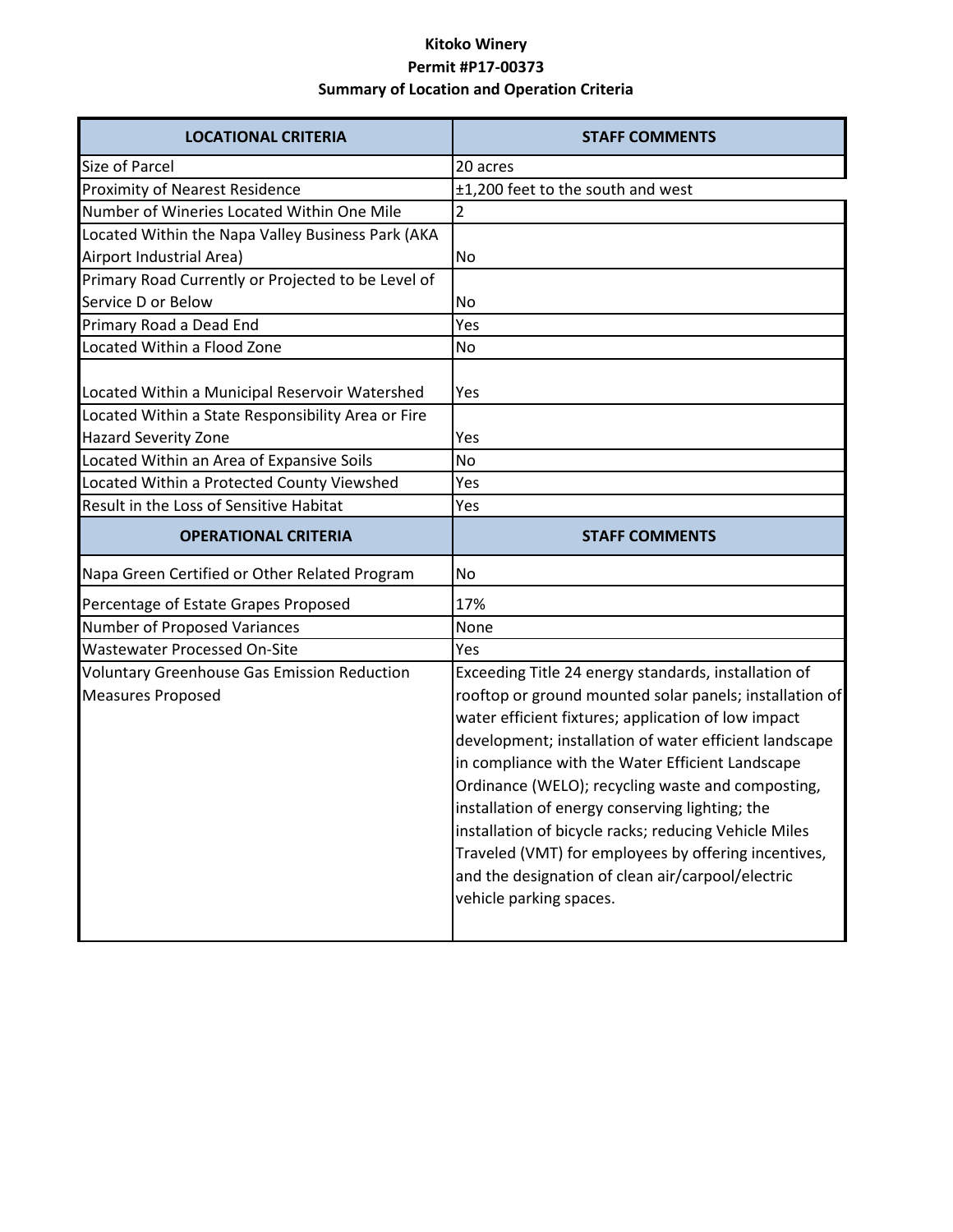## **Kitoko Winery Permit #P17-00373 Summary of Location and Operation Criteria**

| Vanpools, Flexible Work Shifts, Shuttles, or Other | Marketing events would occur between 10:00 am and     |
|----------------------------------------------------|-------------------------------------------------------|
|                                                    |                                                       |
| <b>Traffic Congestion Management Strategies</b>    | 6:00 pm and 7:00 pm to 10:00 pm, but scheduled to     |
| Proposed                                           | eliminate any guest traffic on the local circulation  |
|                                                    | system between 3:00 and 5:30 pm on any day of the     |
|                                                    | week. Will implement a shuttle service whereby guests |
|                                                    | would be directed to park at the Silverado Resort and |
|                                                    | Spa Golf Course parking lot located 1600 Atlas Peak   |
|                                                    | Road and shuttled to events held during the evening.  |
|                                                    |                                                       |
| Violations Currently Under Investigation           | None                                                  |
| High Efficiency Water Use Measures Proposed        | Yes                                                   |
| Existing Vineyards Proposed to be Removed          | No.                                                   |
|                                                    |                                                       |
| On-Site Employee or Farmworker Housing Proposed No |                                                       |
| Site Served by a Municipal Water Supply            | No.                                                   |
| Site Served by a Municipal Sewer System            | No                                                    |
| Recycled Water Use Proposed                        | No                                                    |
| New Vineyards Plantings Proposed                   | No.                                                   |
| Hold & Haul Proposed: Temporary (Duration of       |                                                       |
| Time) or Permanent                                 | No                                                    |
| Trucked in Water Proposed                          | no                                                    |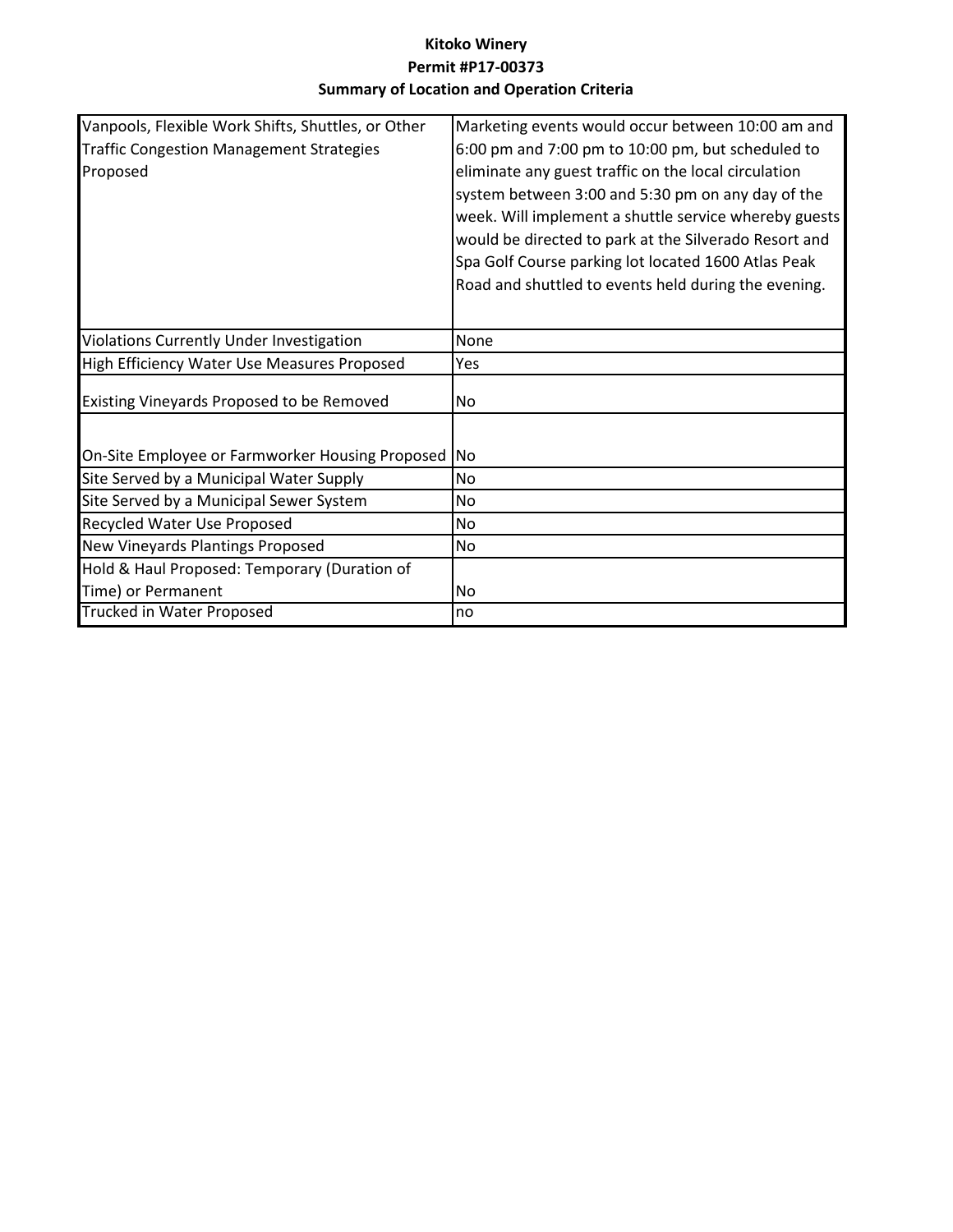#### **Kitoko Winery Use Permit #P17-00373 Wineries Within One Mile of APN 033-010-034**

|                       |                 |                  |                  |                   |                   |               | Number of        |                  |
|-----------------------|-----------------|------------------|------------------|-------------------|-------------------|---------------|------------------|------------------|
|                       |                 |                  |                  |                   | Tours/            | <b>Weekly</b> | <b>Marketing</b> |                  |
| <b>Name</b>           | <b>Address</b>  | <b>Bldg Size</b> | <b>Cave Size</b> | <b>Production</b> | Tastings Visitors |               | Events           | <b>Employees</b> |
| Sciambra Winery       | 3367 Atlas Peak | 5169             | ΟI               | 10000             | 01                |               |                  |                  |
| Ardente Estate Winery | 2929 Atlas Peak | 900              | ΩI               | 8000              |                   |               |                  | O                |
|                       |                 |                  |                  |                   |                   |               |                  |                  |
|                       |                 |                  |                  |                   |                   |               |                  |                  |
|                       |                 |                  |                  |                   |                   |               |                  |                  |
| Kitoko                | 3201 Atlas Peak | 5790             | 13662            | 40000 APPT        |                   | 140           | 11               |                  |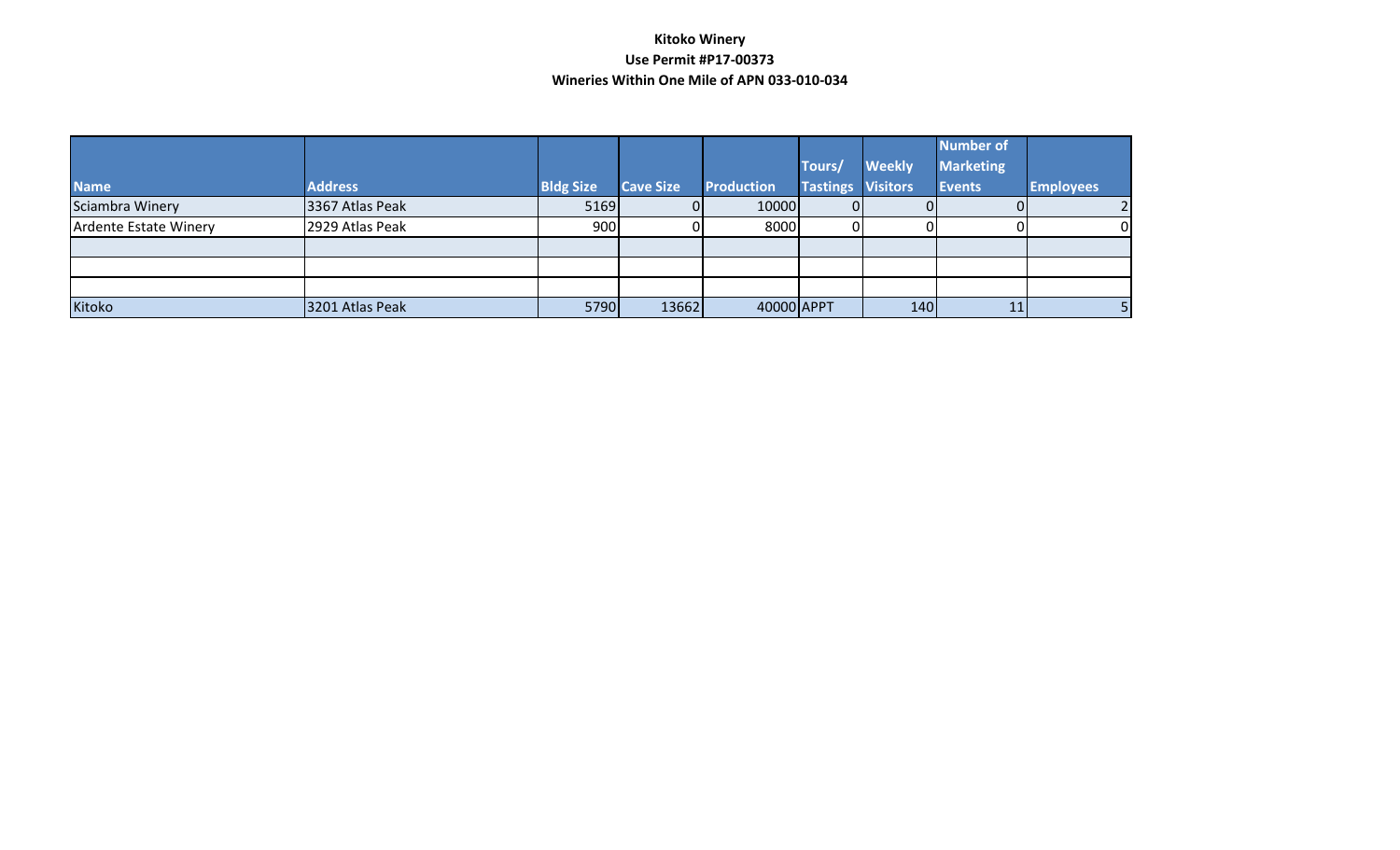#### **Kitoko Winery Use Permit #P17-00373 Winery Comparison 40,000 Gallons**

#### **BY APPOINTMENT WINERIES**

|                                |                            |        |                   |                 |                 |                 | <b>Annual</b>    | <b>Number of</b> |                   |              |                    |
|--------------------------------|----------------------------|--------|-------------------|-----------------|-----------------|-----------------|------------------|------------------|-------------------|--------------|--------------------|
|                                |                            |        |                   | <b>Daily</b>    | <b>Weekly</b>   | <b>Annual</b>   | <b>Marketing</b> | <b>Marketing</b> | <b>Annual</b>     |              |                    |
| <b>Name</b>                    | <b>Bldg Size Cave Size</b> |        | <b>Production</b> | <b>Visitors</b> | <b>Visitors</b> | <b>Visitors</b> | <b>Visitors</b>  | <b>Events</b>    | <b>Visitation</b> | <b>Acres</b> | <b>Location</b>    |
| <b>REYNOLDS WINERY</b>         | 10,066                     |        | 40,000            | 40              | 280             | 14,560          | 1,906            | 52               | 16,466            |              | 13.45 hillside     |
| SHIFFLETT RANCH AND VINEYARD   | 3,000                      |        | 40,000            | 20              | 56              | 2,912           | 510              | 14               | 3,422             |              | 46.2 valley floor  |
| <b>FLYNNVILLE WINE COMPANY</b> | 26,200                     |        | 40,000            | 25              | <b>175</b>      | 9,100           | 150              | ы                | 9,250             |              | 10.09 valley floor |
| <b>JARVIS VINEYARDS</b>        | 20,424                     | 51,724 | 40,000            | 50              | 350             | 18,200          |                  | ΩI               | 18,200            |              | 124 hillside       |
|                                |                            |        |                   |                 |                 |                 |                  |                  |                   |              |                    |
|                                |                            |        |                   |                 |                 |                 |                  |                  |                   |              |                    |
| <b>AVERAGE CALCULATION</b>     | 14,923                     | 17,241 | 40,000            | 34              | 215             | 11,193          | 642              | 18               | 11,835            | 48.44        |                    |
| <b>MEDIAN CALCULATION</b>      | 15,245                     |        | 40,000            | 33              | 228             | 11,830          | 330              | 10 <sup>1</sup>  | 13,725            | 67.05        |                    |
|                                |                            |        |                   |                 |                 |                 |                  |                  |                   |              |                    |
| <b>KITOKO (PROPOSED)</b>       | 5,790                      | 13,662 | 40,000            | 20              | <b>140</b>      | 7,280           | 400              | 11               | 8,080             |              | 20 hillside        |